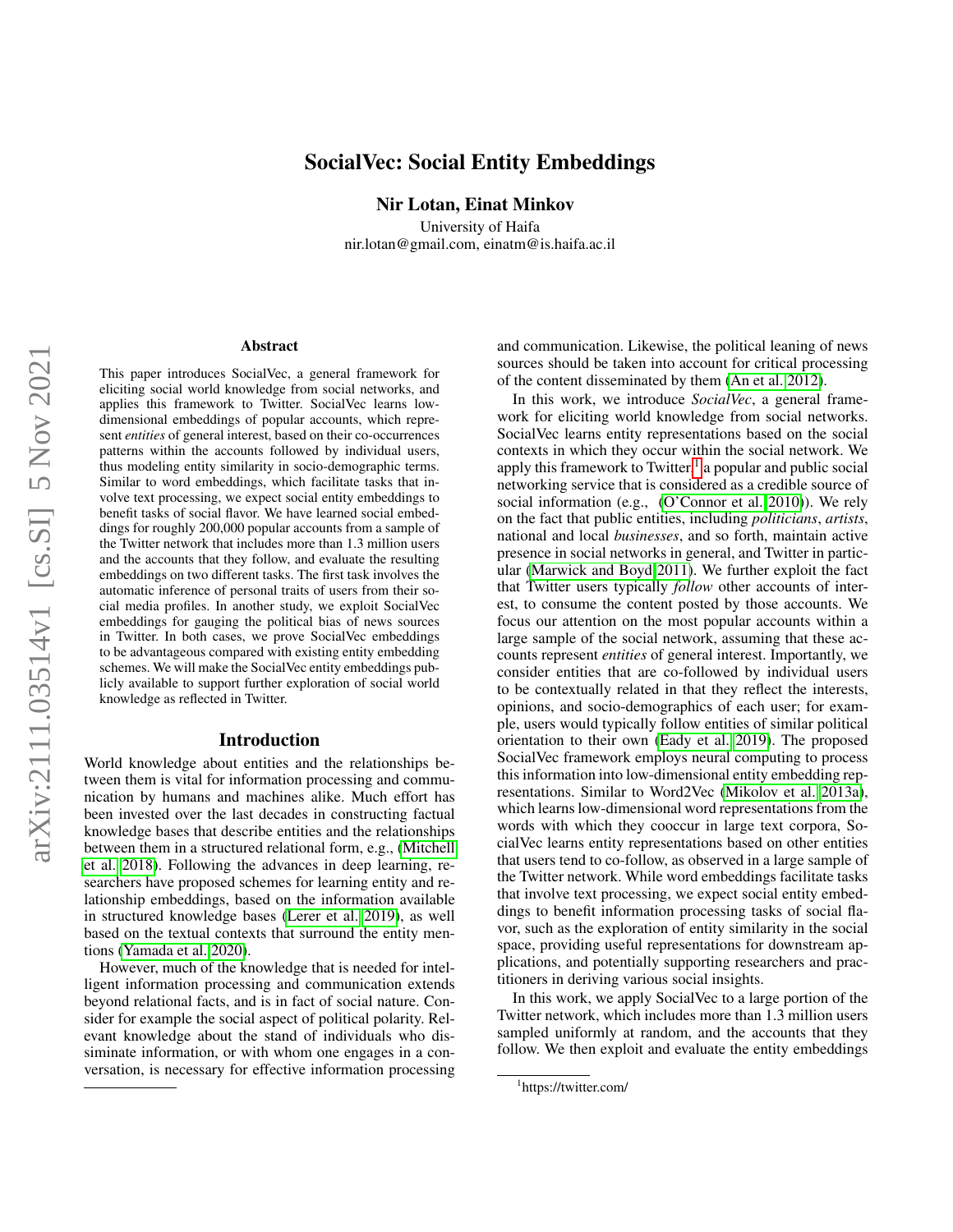produced by SocialVec in two empirical case studies. The first study applies to the task of automatically inferring the personal traits of users from their social media profiles. We show that modeling users in terms of the popular accounts followed by them yields state-of-the-art or competitive performance in predicting various personal traits, such as gender, race, and political leaning. In another case study, we exploit SocialVec embeddings for gauging the political bias of news sources in Twitter. An evaluation against the results of polls conducted by Pew research [\(Center 2014;](#page-9-8) [Jurkowitz](#page-9-9) [et al. 2020\)](#page-9-9) shows high accuracy of our approach. In both studies, we show clear advantage of SocialVec over existing entity embeddings, which rely on structured and textual information sources [\(Lerer et al. 2019;](#page-9-1) [Yamada et al. 2020\)](#page-9-2).

In summary, this paper presents several main contributions: (1) We outline SocialVec, a new framework for learning social vector representations of popular entities from social media, and (2) we apply and achieve high-performance results on the tasks of personal trait prediction and the identification of political bias of news sources. (3) We make the SocialVec entity embeddings publicly available, and believe that this has the potential of making a significant impact in exploring social world knowledge as reflected in Twitter.

# Related work

The success of Word2Vec [\(Mikolov et al. 2013a\)](#page-9-7) has inspired many related works, both within and beyond the textual domain. In the networks domain, the models of DeepWalk [\(Perozzi, Al-Rfou, and Skiena 2014\)](#page-9-10) and Node2Vec [\(Grover and Leskovec 2016\)](#page-9-11) learn node embeddings by sampling node sequences via random walks in the graph, and predicting selected nodes based on the representations of the neighboring nodes in the sequence. Here, we do not aim to learn embeddings for all nodes (users) in the very large Twitter graph. Rather, we aim learn world knowledge in the form of entity embeddings, where we consider a bipartite graph that includes sampled users and the popular accounts that they follow within the Twitter network. We practically model two-hop node sequences, moving from a node that denotes a popular account to a user node who follows that account, and then to another popular account followed by the same user. In this manner, we avoid sampling paths from the very large graph of the whole of Twitter, efficiently modeling relevant information within a sub-graph of Twitter. Our approach is closely related to *Item2Vec* [\(Barkan](#page-9-12) [and Koenigstein 2016\)](#page-9-12), a model that learns item embeddings from a bipartite graph of user-item rating history for recommendation purposes. They too compute the embeddings of items given the ratings of individual users, considering other items known to be liked by the same users as relevant contexts. They found that the Item2Vec embeddings outperformed SVD in recommendation, especially when the rating matrix was sparse. In our work, we experiment with both models of Word2Vec, namely CBOW and skip-gram, whereas they only explore the latter. We also model full contextual information as opposed to sampling by shuffling, as detailed below.

# Entity embeddings

Using SocialVec, we elicit social world knowledge from social media, learning the representations of popular accounts, which likely correspond to entities of general interest. Accordingly, we compare our learned embeddings with existing entity encoding schemes, all of which rely on factual sources. Below, we describe and motivate the comparison of SocialVec embeddings with the the entity representations of Wikipedia2Vec and Wikidata graph embeddings.

Wikipedia2Vec Wikipedia is considered to be a highquality semi-structured resource for learning entity repre-sentations.<sup>[2](#page-1-0)</sup> In this space, entities correspond to concepts represented by dedicated Wikipedia articles. A useful feature of Wikipedia is the availability of human-curated annotations of entity mentions within its articles, and the mapping of the entity mentions onto their unique identifiers via hyperlinks, pointing to relevant textual contexts of the entity mentions. The Wikipedia2vec model learns the embeddings of both words and entities from Wikipedia, with the aim of placing semantically similar words and entities close to each other in a joint vector space [\(Yamada et al.](#page-9-13) [2016,](#page-9-13) [2020\)](#page-9-2). Concretely, this model learns word representations using Word2Vec, predicting the neighboring words of a given word in all of Wikipedia pages. In addition, for each hyperlink in Wikipedia, Wikipedia2Vec aims to predict the words that surround it given the referenced entity, thus modeling word-entity relationships, and further predicts the neighboring entities of each entity in Wikipedia's link graph, i.e., the entities with which it is connected over some hyperlink, thus modeling direct inter-entity similarity. The resulting word and entity embeddings have been applied to various downstream tasks of natural language and knowledge processing, including entity linking, and knowledge base completion, and have been shown to outperform multiple baselines [\(Yamada et al. 2020\)](#page-9-2).

Wikidata graph Embeddings Wikidata is a popular large collaborative knowledge base developed and operated by the Wikimedia Foundation [\(Tanon et al. 2016\)](#page-9-14), hence it is aligned with Wikipedia.<sup>[3](#page-1-1)</sup> Wikidata represents entities of various types as nodes, and relational facts as typed edges between entity pairs. Additional relation types encoded in Wikidata include taxonomic hierarchies ('is a' relationships), and mappings to entity properties. Recently, Lerer *et al* [\(2019\)](#page-9-1) have introduced the scalable PyTorch-BigGraph (PBG) framework, designed to efficiently learn graph-based node embeddings in very large graphs. We consider the entity embeddings inferred using PGB and the TransE [\(Bor](#page-9-15)[des et al. 2013\)](#page-9-15) graph embedding method from the whole of Wikidata. As reported by the authors, their implementation of TransE to Wikidata yielded higher-quality embeddings compared with the DeepWalk algorithm, as evaluated on the task of link prediction.

<span id="page-1-0"></span><sup>&</sup>lt;sup>2</sup>https://www.wikipedia.org/

<span id="page-1-1"></span><sup>3</sup> https://www.wikidata.org/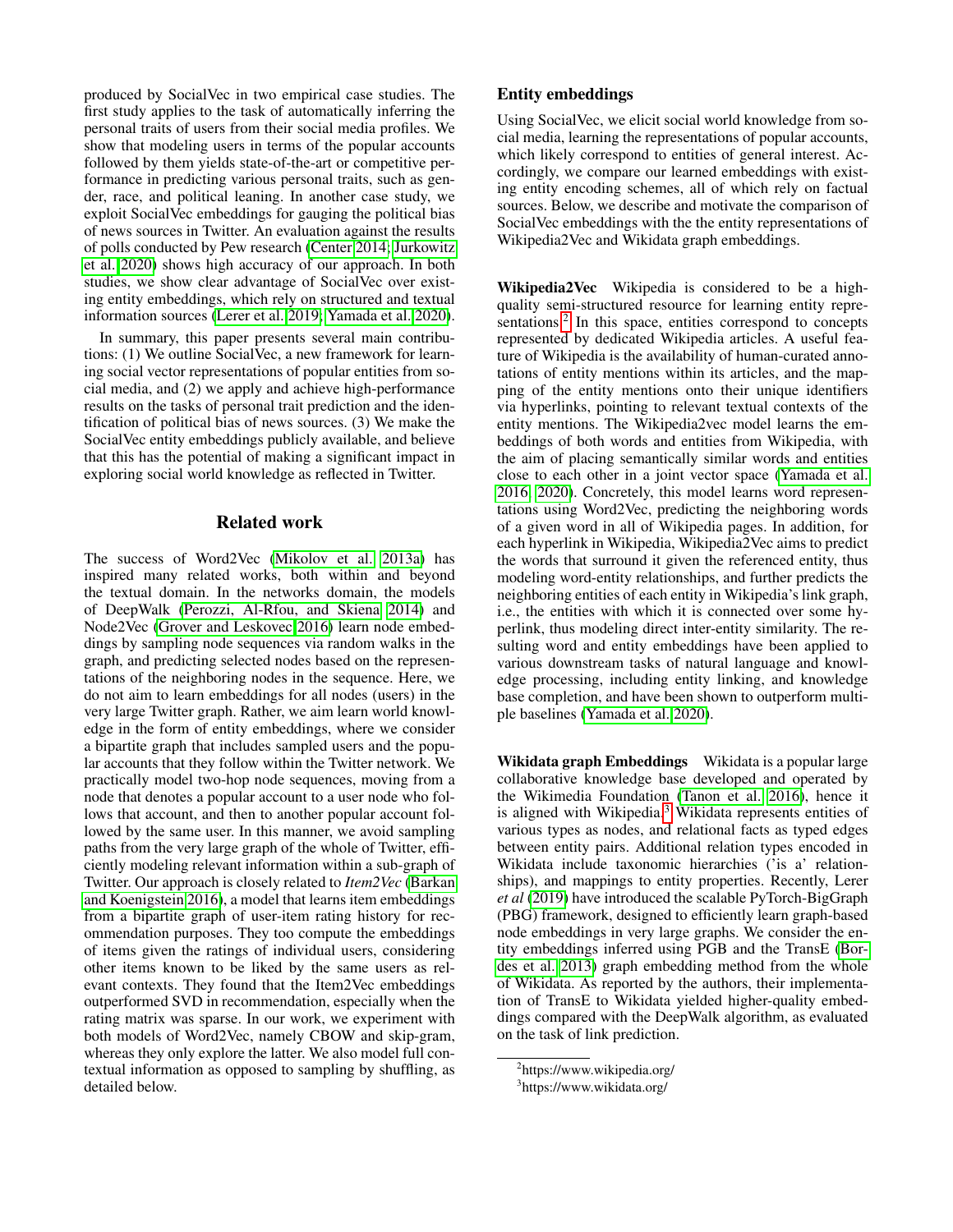Relying on curated knowledge sources like Wikipedia or Wikidata has limitations however. First, these resources are inherently incomplete, where some popular entities do not have Wikipedia pages [\(Hoffart et al. 2012\)](#page-9-16). Similarly, the modeling of entity relationships and properties by these resources is partial [\(Mitchell et al. 2018\)](#page-9-0). Here, we further argue and show that these methods lack the representation of social world knowledge about entities. Finally, we note that while several researchers have previously learned user embeddings from social network structure, these efforts were typically ad-hoc, being applied to specific tasks and datasets of limited size. Some related works consider the content associated with users for learning user embeddings, e.g., [\(Benton, Arora, and Dredze 2016\)](#page-9-17). To the best of our knowledge, this is the first work that outlines and evaluates an approach for learning entity embeddings from social media at scale with the aim of capturing social world knowledge.

### Learning social embeddings

Users on social networks typically associate themselves with other accounts of interest, consuming the content posted by those accounts. These directed social links correspond to a graph structure, where vertices denote user accounts and edges represent follower-to-followee relationships. Naturally, a fraction of the accounts have a high number of followers, where there exists a long-tail of accounts that are followed by small social circles. We focus our attention on those accounts that are most popular, assuming that they represent public *entities* of general interest. Our goal is to learn low-dimensional entity representations that characterise the social contexts in which the entities appear on social media.

Concretely, we consider a large sample of users U mapped to the set of Twitter accounts that each one of them follows,  $u_i \rightarrow \{a_{ij}\}\,$ ,  $u_i \in U$ ,  $a_{ij} \in A$ , where A denotes the union of all the accounts that are followed by the users in our dataset. We define the set of entities of interest as the subset of the most popular accounts,  $E \subset A$ , for which there exist at least  $k$  users who follow them in our dataset.

In modeling the social context of each entity  $e \in E$ , we focus our attention on the sets of other entities that are cofollowed by the individual users in our sample, i.e., considering the sets  $\{\{a_{ij}\}\,:\,e\in\{a_{ij}\},a_{ij}\in E\}$ . Overall, the set of entities followed by an individual user is expected to be small, representing their personal interests and tastes. We discard information about the identity of the users, merely treating them as coherent samples of social contexts. Similarly to text sequences, which contain words that are related to each other grammatically and topically, we expect the sets of entities followed by the individual users to form meaningful units of local social contexts.

Learning We follow closely the Word2Vec approach that learns word embeddings from context word information [\(Mikolov et al. 2013a\)](#page-9-7), adapting it to learn social contexts of entities. Given unlabeled text corpora comprised of a sequence of words  $(w_i)_{i=1}^K$ , the skip-gram network variant of Word2Vec is trained to predict the neighboring words that surround each word  $w_i$  in turn within a window of a

fixed size  $c$ . The loss function of skip-gram is defined as:

<span id="page-2-1"></span>
$$
L = -\sum_{i=1}^{K} \sum_{-c \le j \le c, c \neq 0} log P(w_j | w_i)
$$
 (1)

and the conditional probability  $P(w_i | w_i)$  is defined using the following softmax function:

<span id="page-2-0"></span>
$$
P(w_j \mid w_i) = \frac{exp(u_i^T v_j)}{\sum_{k \in W} exp(u_i^T v_k)}
$$
(2)

where  $u_i \in R^d$  and  $v_i \in R^d$  are latent vectors that denote the target and context word representations in the vocabulary  $w_i \in W$ , respectively.

Equation [2](#page-2-0) is overly costly however, as it applies to the whole vocabulary  $W$ . To alleviate this cost, negative sampling replaces the softmax function with:

$$
P(w_j \mid w_i) = \sigma(u_i^T v_j) \prod_{k=1}^N \sigma(-u_i^T v_k)
$$
 (3)

where  $\sigma = 1/1 + exp(-x)$ , and N is a parameter. Thus, it is aimed to distinguish the target word  $w_i$  from a noise distribution that includes  $N$  negative examples, typically sampled from the unigram distribution raised to the 3/4rd power [\(Mikolov et al. 2013b\)](#page-9-18). Training is performed by minimizing the loss function using stochastic gradient descent.

While Word2Vec captures the linguistic context of words, learning to predict the adjacent words in a sequence, we wish to model socio-demographic contexts of entities, predicting other popular accounts that are co-followed by individual users. Adapting the formulation of the skip-gram model, we replace the words  $w_i, w_j$  with account pairs  $e_i, e_j$ , modifying Equation [1](#page-2-1) as follows:

<span id="page-2-2"></span>
$$
L = -\sum_{u_i \in U} \sum_{e_i, e_j \in \{e_{u_i}\}, e_i \neq e_j} logP(e_j \mid e_i)
$$
 (4)

where  $\{e_{u_i}\}\$  denotes the set of entities followed by user  $u_i$ .

Our formulation is similar to the model of Item2Vec [\(Barkan and Koenigstein 2016\)](#page-9-12), which learns item embeddings from user-item rating data for recommendation purposes. In both cases, the context corresponds to a set as opposed to a sequence. They shuffle the context items multiple times in order to obtain diverse context representations within a local context size  $c$  (Eq. [1\)](#page-2-1). We apply non-stochastic modeling of the entity neighborhoods (Eq. [4\)](#page-2-2) by practically setting the window size to be large enough to include all of the co-followed entities for every focus entity  $e_i$ .

In addition to the skip-gram neural model, we experiment with the CBOW network variant of Word2Vec. Using the CBOW formulation, the focus word  $w_i$  is predicted given all of the neighboring words within the context window. Similarly, we learn entity embeddings by learning to predict each focus entity  $e_i$  in turn from the representations of all of the co-followed entities per user,  $\{e_{u_i}\}, e_i \neq e_j$ .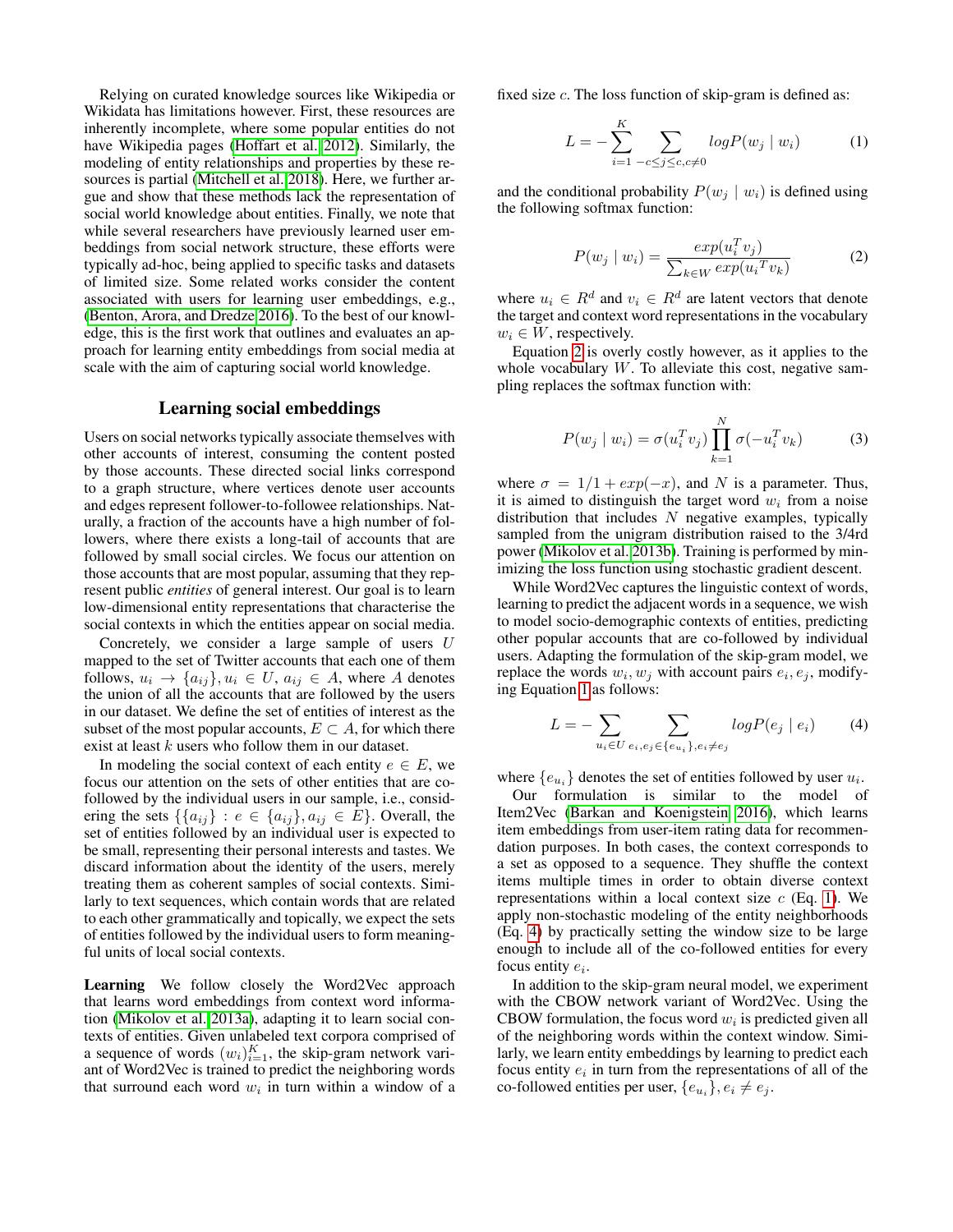

Figure 1: Account popularity based on our sample of 1.3 million Twitter users: a small number of highly popular accounts are followed by more than 25K users, where a long tail of accounts are followed by up to 100 users. We learn the embeddings of the most followed ∼200K accounts.

### The Social Corpus

It is desired to train the neural embeddings using data that is high-quality, representative, and abundant. We obtained a large number of unique Twitter user identifiers, sampled uniformly at random from a pool of users in the U.S. who posted tweets in the English language,<sup>[4](#page-3-0)</sup> and retrieved the full list of accounts followed by each user using Twitter API. Overall, we collected information about the accounts followed by a total of 1.3 (1.265) million distinct users. Our data, collected in the beginning of 2020, includes 1,236 million relationships, mapping the users to 90.4 million unique accounts that are followed by them.

Figure [2](#page-5-0) shows the distribution of accounts by their number of followers in our data. As shown, a small number of accounts (1.4K) are followed by more than 25K users, i.e., by more than 1.9% of the users in our dataset. A higher number of accounts (∼4,000) are followed by 10-25K users, i.e., by 0.8-1.9% of the users. Next, there are many more accounts (89K) that are followed by 1-10K users, and a long tail of accounts that are followed by less than 1K users. Learning embeddings for all of the users in our dataset is infeasible, both computationally and statistically, since sufficient context information is required for learning meaningful representations. We therefore set a threshold based on account popularity, considering the accounts that are followed by at least  $k = 350$  users in our dataset. Roughly 200K accounts (201,247) meet this condition, and they comprise our vocabulary of entities E.

Naturally, we expect there to be differences in the scope of entities represented by a knowledge base like Wikipedia and Twitter. We aligned these resources, exploiting the fact

that Wikidata links entity entries with Wikipedia as well as with their Twitter account information.[5](#page-3-1) We found that 31.5K out of the 200K accounts represented in SocialVec (15.8%) have a Wikipedia page or Wikidata entry associated with them. Naturally, many of those entities that are represented in Wikipedia are widely-known and hence, popular in Twitter.

Overall, the users in our sample follow 978 other accounts on average, among which 228 are considered popular and represented in SocialVec. About half of the accounts that one follows and are represented by SocialVec map also to Wikipedia. Thus, there is a substantial overlap between SocialVec vocabulary of entities and Wikipedia. Nevertheless, as one may expect, factual knowledge bases like Wikipedia are limited in their coverage of the world knowledge that is represented in social networks.

# Experimental setup

We learned entity embeddings using the skip-gram and CBOW variants of Word2Vec as implemented in gensim [\(Rehurek and Sojka 2010\)](#page-9-19). In order to capture the full context of co-followed accounts by every user, we set the window size to  $c = 1000$  (Eq. [4\)](#page-2-2). We discarded the records of users who follow more than 1000 accounts, assuming that these users are non-selective, and may not represent coherent contexts for our purposes.

We applied common parameter choices in training the models, setting the initial learning rate to 0.03, and having it decrease gradually to a minimum value of  $7 \times 10^{-5}$ . We set the number of negative examples to  $N = 20$ , downsampling popular accounts by a factor of 1e-5. We have experimented and tuned these parameters based on cross-validation results using the training portion of our personal trait prediction dataset. We further experimented with learning embeddings of varying sizes, and set the embedding size to 100 dimensions–similar to Wikipedia2Vec entity embeddings– as this choice yielded good results in our cross-validation tuning experiments. The training of the models was conducted using an Intel Core i9-7920X CPU @ 2.90GHz computer with 24 CPUs, 128GB RAM and an NVIDIA GV100 GPU. Training the CBOW and skip-gram models lasted about five days and two weeks, respectively.

Evaluation We evaluate SocialVec embeddings on two case studies, in which we use these embeddings as features in learning, as well as employ vector semantics to assess semantic similarity between entities. In our experiments, we compare SocialVec embeddings with the Wikipedia2Vec entity representations learned from Wikipedia, and the graphbased entity embeddings learned from Wikidata; both methods have been shown to yield SOTA results on downstream tasks, as discussed above. Concretely, we experiment with a version of Wikipedia2Vec embeddings which we trained on a dump of Wikipedia in English from October 2020.<sup>[6](#page-3-2)</sup> The

<span id="page-3-0"></span><sup>&</sup>lt;sup>4</sup>We sampled the user identifiers from a corpus of 600 million tweets posted authored by over 10 million users in 2015, that was acquired from Twitter for research purposes.

<span id="page-3-1"></span><sup>&</sup>lt;sup>5</sup>See Wikidata property: P2002, twitter user numeric id property P6552. We used Wikidata's SPARQL query service available at https://pypi.org/project/qwikidata/ to retrieve the Wikipedia identifier of each Twitter account represented in SocialVec.

<span id="page-3-2"></span><sup>6</sup>We used the code provided by Yamada *et al.* [\(2020\)](#page-9-2).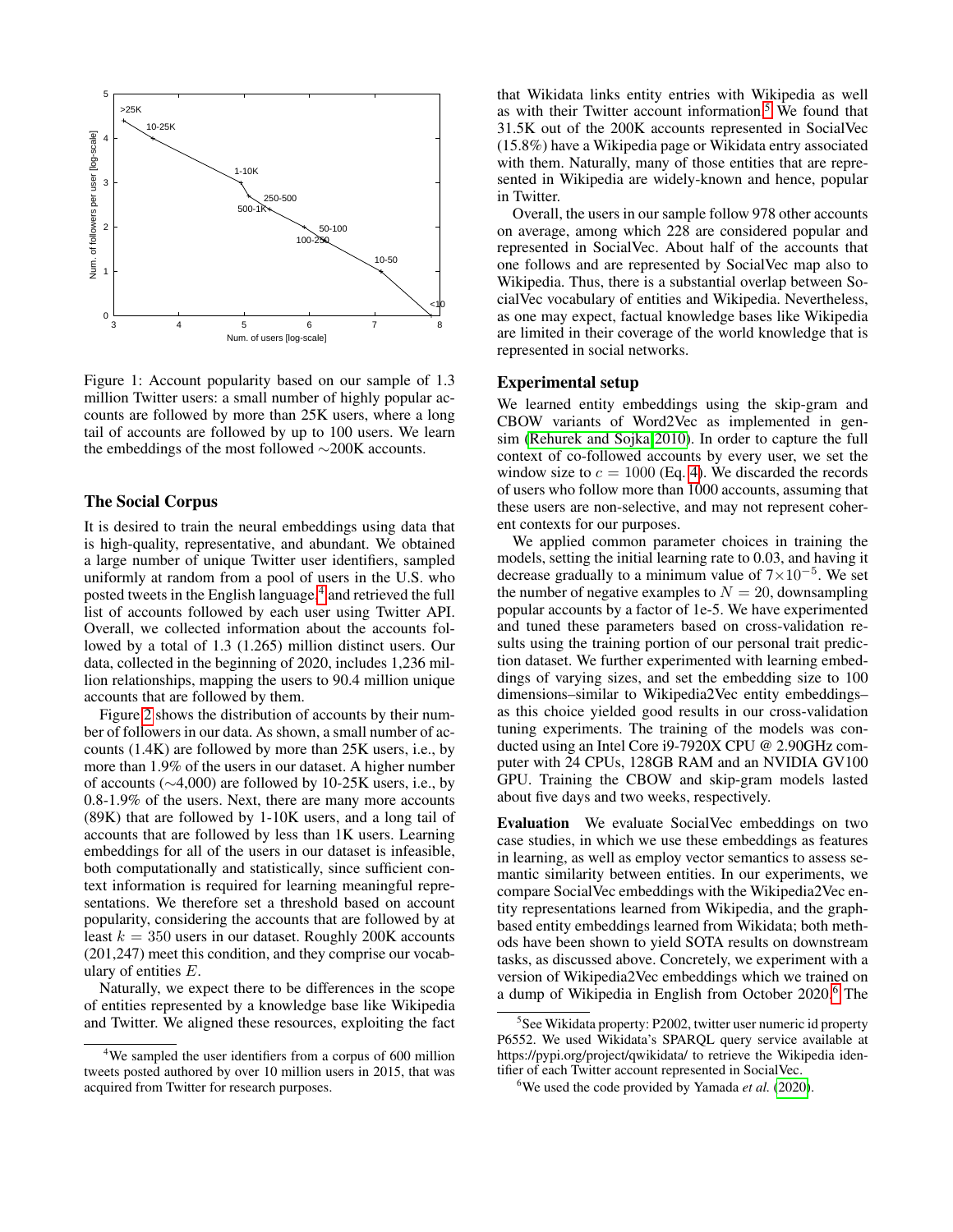<span id="page-4-1"></span>

| Attribute | <b>Class Distribution</b>       | Profiles |
|-----------|---------------------------------|----------|
| Age       | $\leq$ 25 y.o. (56%), > 25 y.o. | 3,485    |
| Children  | No $(82\%)$ , Yes               | 3,485    |
| Education | High School (67%), Degree       | 3,485    |
| Ethnicity | Caucasian (57%), Afr. Amer.     | 2.905    |
| Gender    | Female (56%), Male              | 3,475    |
| Income    | $<$ 35K (64%), $>$ 35K          | 3,485    |
| Political | Democrat (76%), Republican      | 1,790    |

Table 1: Personal trait prediction: dataset statistics

Wikidata graph is very large, containing 78M entities and ∼4K relation types, posing a computational challenge. We use pre-trained entity embeddings learned using the TransE method from the official dump of Wikidata as of 2019-03- 06 with the scalable PyTorch-BigGraph framework [\(Lerer](#page-9-1) [et al. 2019\)](#page-9-1).[7](#page-4-0) The Wikipedia2Vec and graph embeddings are of 100 and 200 dimensions, respectively.

### Personal Trait Prediction

Researchers have long been exploring methods for automatically inferring the socio-demographic attributes of users from their digital footprints, mainly based on the content posted or consumed by them [\(Youyou, Kosinski, and Still](#page-9-20)[well 2015;](#page-9-20) [Volkova and Bachrach 2016\)](#page-9-21). Such personal information about users is beneficial for applications like personal recommendation [\(Pritsker, Kuflik, and Minkov 2017\)](#page-9-22), as well as for social analytics [\(Mueller et al. 2021\)](#page-9-23). Here, we employ the SocialVec embeddings of popular accounts that users follow on Twitter as features in a supervised classification framework, targeting the prediction of various sociodemographic traits for each user.

### **Dataset**

We refer to a labeled dataset due to Volkova *et al.* [\(2015\)](#page-9-24). This dataset includes the identifiers of sampled Twitter users, labeled by means of crowd sourcing with respect to the personal attributes of *age*, *gender*, *ethnicity*, *family status*, *education*, *income* level, and *political orientation*. The labels were determined based on public information on Twitter, including the user's self-authored account description, and any metadata and historical tweets available for the user. Thus, the labels reflect subjective and proximate judgements. All of the labels are binary, where continuous attributes, namely *age* and *income*, were manually split into distinct binary ranges, as detailed in Table [1.](#page-4-1)

In order to obtain information about the accounts that the users in the dataset follow, we queried Twitter API with the relevant user account identifiers. Overall, we tracked 3,558 active user profiles in Twitter (out of 5,000 users in the source dataset). We further retrieved tweets posted by these users,<sup>[8](#page-4-2)</sup> considering text as alternative information source for attribute prediction. Overall, we collected up to 200 tweets posted by each user, similar to Volkova *et al.* [\(2015\)](#page-9-24), obtaining 180 tweets per user, on average.

While this data was collected some time after the user labels were assigned, we believe that as the labels are categorical, and were obtained based on coarse human judgement, the labeling accuracy is not severely compromised. Furthermore, we evaluate the various methods using the same data and in the same conditions, where this forms a viable evaluation setup.

### Methods

We perform supervised classification experiments, predicting the various attribute values for each user as independent binary classification tasks. For each target attribute, we randomly split the set of labeled examples into distinct train (80%) and test (20%) sets, maintaining similar class proportions across these sets. Once the models are trained, prediction performance is evaluated against the gold labels of the test examples.

In learning, we represent each user  $u$  using the vector embeddings of the popular accounts that they follow,  $\{e_u\}$ . We follow the practice of averaging the bag-of-embedding vectors into a unified summary vector of the same dimension  $\overline{e}_{u}$  [\(Shen et al. 2018\)](#page-9-25). We then feed the averaged vector representation into a logistic regression classification network, in which the output layer consists of a single sigmoid unit. While we experimented also with multi-layer network architectures, we found this single-layer classifier to work best.

Below, we report our results applying this framework using SocialVec and the existing entity embeddings schemes. As reference, we evaluate also content-based attribute classification using the tweets posted by each user as relevant evidence. In this case, the tweets authored by each user,  $t<sub>u</sub>$ , are first converted into a 300-dimension text embedding vector using the pre-trained convolutional FastText neural model [\(Joulin et al. 2017\)](#page-9-26),<sup>[9](#page-4-3)</sup> which is often used for tweet processing [\(Sosea and Caragea 2020\)](#page-9-27). We average the Fast-Text tweet embeddings [\(Adi et al. 2017\)](#page-8-0), and feed the resulting user representation to the logistic regression network.

### Results

The classification results for each of the target attributes are given in Table [2](#page-5-1) in terms of the ROC AUC measure. Let us first examine our results using the SocialVec embeddings as features in classification, and compare these results with the Wikipedia2Vec and Wikidata entity embeddings. As detailed in the table, SocialVec outperforms the other embedding schemes by a large gap across all of the target attributes. For example, classification performance on age prediction is 0.74 in terms of ROC AUC using SocialVec, compared with 0.69 and 0.61 using the Wikidata graph embeddings and Wikipedia2Vec, respectively. Similar or larger gaps in favor of SocialVec are observed for each for the other traits.

Importantly, only a subset of the popular accounts that are represented by SocialVec have respective embeddings based on Wikipedia and Wikidata. Figure [2](#page-5-0) shows relevant statistics about the number of accounts followed by the users in our dataset that are represented using each method. As illustrated, the number of relevant SocialVec embeddings that

<span id="page-4-2"></span><span id="page-4-0"></span><sup>7</sup> <https://github.com/facebookresearch/PyTorch-BigGraph>

<sup>&</sup>lt;sup>8</sup>Due to legal restrictions, public datasets specify user ids, but do not contain the content posted by them.

<span id="page-4-3"></span><sup>9</sup> https://github.com/facebookresearch/fastText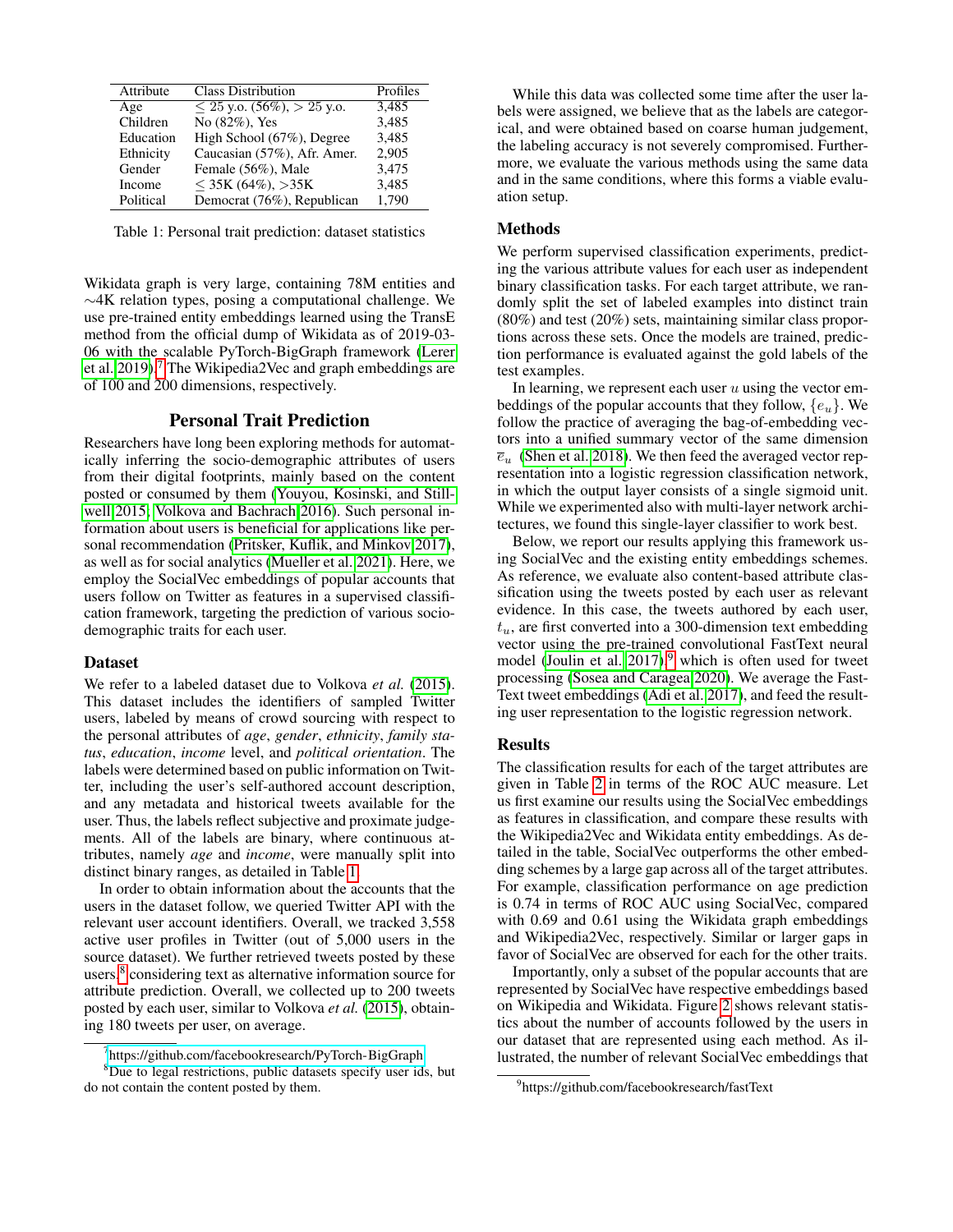<span id="page-5-1"></span>

|                             | Age   | Children | Education | Ethnicity | Gender | Income | Political                |
|-----------------------------|-------|----------|-----------|-----------|--------|--------|--------------------------|
| SocialVec                   | 0.738 | 0.683    | 0.739     | 0.953     | 0.890  | 0.732  | 0.798                    |
| Wikipedia entities:         |       |          |           |           |        |        |                          |
| Wikidata:TransE             | 0.686 | 0.614    | 0.690     | 0.864     | 0.803  | 0.682  | 0.694                    |
| Wikipedia2Vec               | 0.614 | 0.610    | 0.628     | 0.704     | 0.641  | 0.635  | 0.599                    |
| Social Vec $\cap$ Wiki.     | 0.705 | 0.665    | 0.698     | 0.924     | 0.859  | 0.709  | 0.748                    |
| Content-based:              |       |          |           |           |        |        |                          |
| <b>FastText</b>             | 0.695 | 0.575    | 0.740     | 0.785     | 0.768  | 0.748  | 0.654                    |
| (Volkova and Bachrach 2016) | 0.63  | 0.72     | 0.77      | 0.93      | 0.90   | 0.73   | $\overline{\phantom{0}}$ |

Table 2: Personal trait prediction results [ROC AUC] (\* the results by [\(Volkova and Bachrach 2016\)](#page-9-21) were obtained on a larger version of our dataset, and are not directly comparable.)

<span id="page-5-0"></span>

Figure 2: Personal trait prediction: the number of popular account embeddings that are associated with each user in the dataset, and the proportions of users that have a limited number of embeddings (less than 5,10, or 50) associated with them using each method.

are available is substantially higher compared with the other methods. Consequently, the ratio of users that are poorly represented, being associated with less than 10 account embeddings, is 5% using SocialVec, vs. 22 and 32% using the Wikipedia- and Wikidata-based methods. These gaps in coverage illustrate the wider applicability of our approach in the social domain of Twitter. Yet, in order to conduct a fair comparison between the different embedding schemes, we performed another experiment, in which we eliminated from the feature any SocialVec embeddings of accounts that are not represented by either one of the other methods. As illustrated in Figure [2,](#page-5-0) this variant has a similar coverage profile as the Wikipedia-based methods.

The results of using the restricted set of SocialVec embeddings are shown in Table [2](#page-5-1) ('SocialVec ∩ Wiki.'). We observe that the classification performance using this strict evaluation is lower as less features are used, e.g., ROC AUC drops from 0.74 to 0.71 on the *age* category, however SocialVec still outperforms the performance of the alternative entity representations on each and every one of the target categories. Thus, we conclude that our social entity embeddings inferred from Twitter are more informative compared with the respective entity embeddings inferred from relational knowledge bases for personal trait prediction.

Feature analysis. Table [3](#page-6-0) demonstrates in more detail the valuable social information that SocialVec encodes for personal trait prediction. The table presents the top accounts associated with each class label in our dataset, based on the pointwise mutual information (PMI) measure [\(Rudinger,](#page-9-28) [May, and Van Durme 2017\)](#page-9-28). In general, high PMI values indicate on distinctive feature-class correlation. We observe, for example, that the top Twitter accounts followed by male (as opposed to female) users belong to men who specialize in sports, whereas the top accounts that characterize female users belong to women. Likewise, we find that the top accounts that characterise Afro-American users belong to Afro-Americans, and vice versa. We further observe that users with an academic degree distinctively follow media accounts such as the New Yorker and the Economist magazines, whereas non-academic users tend to follow rappers. Finally, distinctive accounts that represent political polarity include rappers on the Democratic side. On the Republican side, we find accounts that are related to Country music, echoing previous findings by which Country music fans are twice as likely to vote Republican than fans of other genres, $^{10}$  $^{10}$  $^{10}$  and the accounts of Tim Tebow, a former football player, and the fast-food brand of Chick-fil-A, which are both known for their conservative views.<sup>[11](#page-5-3)</sup> Thus, the accounts that one follows on social media are highly predictive of their personal traits and interests; this social information is encoded more effectively and with better coverage using SocialVec compared with the Wikipedia-based methods.

Comparison with other approaches A question of interest is how the modeling of users based on the entities that they follow as encoded by SocialVec compares with the more traditional approach of representing the users in terms of the content authored by them. Table [2](#page-5-1) presents also our trait prediction results based on the textual content authored by the users ('FastText'). The best results per trait are highlighted in boldface in the table. As shown, the SocialVec approach achieves top performance by a large margin on all categories, except for *education* and *income*, for which content-based classification achieves comparable or slightly

<span id="page-5-2"></span><sup>10</sup>https://news.gallup.com/poll/13942/Music-Cars-2004- Election.aspx

<span id="page-5-3"></span> $11$ See "Tebowing" at https://en.wikipedia.org/wiki/Tim\_Tebow, and https://en.wikipedia.org/wiki/Chick-fil-A: Same-sex marriage controversy.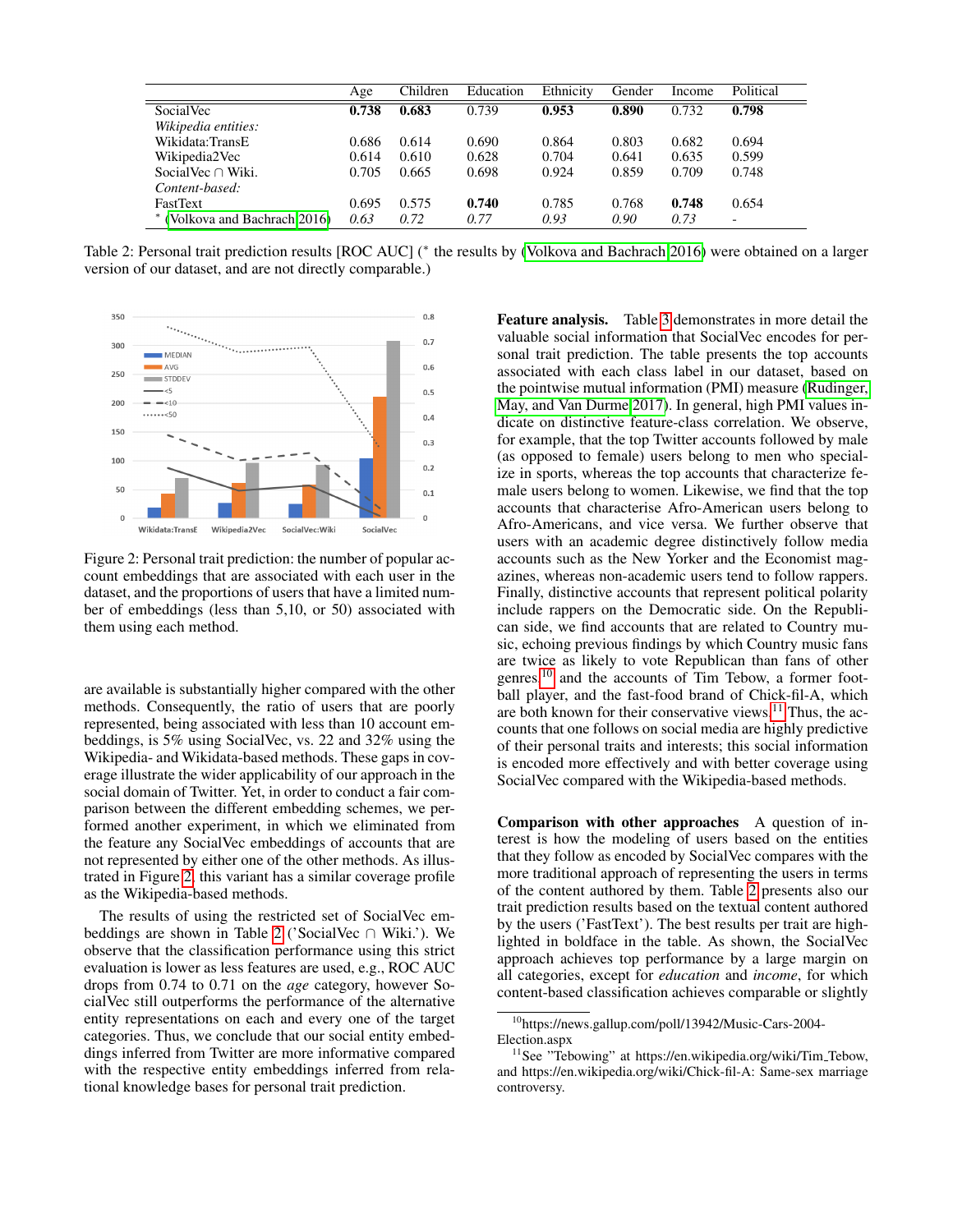<span id="page-6-0"></span>

| Male                                                             | <b>Female</b>                                                 |
|------------------------------------------------------------------|---------------------------------------------------------------|
| <i>Ian Rapoport</i> , Sports writer and analyst (1.04)           | <i>Chelsea DeBoer</i> , a reality TV persona (0.81)           |
| <i>Chris Broussard, Sports analyst, Fox Sports (1.02)</i>        | <i>womenshumor</i> , "tweets made for a woman" (0.80)         |
| Adam Schefter, Sports analyst (1.02)                             | <i>Maci Bookout</i> , a reality television personality (0.76) |
| White                                                            | Afro-American                                                 |
| <i>starwars</i> , Star Wars on Twitter (0.80)                    | KYLESISTER(1.17)                                              |
| John Krasinski, an actor, director and producer (0.78)           | <i>Emmanuel Hudson</i> , actor (1.16)                         |
| <i>Luke Bryan</i> , a country music singer and songwriter (0.78) | <i>Erica Dixon</i> , TV personality (1.15)                    |
| <b>High-school</b>                                               | Academic                                                      |
| 21 Savage, a rapper, songwriter, and producer (0.45)             | <i>The New Yorker</i> , an American magazine (1.30)           |
| AccessJui, Music Producer (0.44)                                 | <i>The Economist</i> , an international newspaper (1.20)      |
| <i>Desi Banks</i> , a comedian, actor, and writer (0.42)         | Jack Tapper, anchor and host at CNN (1.19)                    |
| <b>Republican</b>                                                | <b>Democratic</b>                                             |
| <i>Chick-fil-A</i> , a large fast food restaurant chain (1.15)   | <i>Bryson Tiller</i> , a rapper (0.35)                        |
| Carrie Underwood, a Country singer (1.14)                        | <i>Kevin Gates, a rapper</i> (0.35)                           |
| $Tim$ Tebow $(1.13)$                                             | <i>Tami Roman</i> , a TV personality and rapper (0.34)        |

Table 3: The top Twitter accounts that are characteristic to different subpopulations as measured using our datasets labeled with personal attributes and the Pointwise Mutual Information (PMI) measure.

higher results. (The difference in performance between Fast-Text and SocialVec on the *education* category is not significant according to the McNemar  $\chi^2$  statistical test as applied to accuracy results.) We find this sensible, as education and income levels are known to be manifested through writing style (Flekova, Preoțiuc-Pietro, and Ungar 2016).

Finally, Table [2](#page-5-1) includes the results previously reported by Volkova *et al.* [\(2015;](#page-9-24) [2016\)](#page-9-21). They trained log-linear models using n-gram features extracted from the tweets posted by each user, showing gains over alternative models. We stress that their results are not directly comparable to ours, as the original dataset included many more labeled examples of users who are no longer active (5K vs. 3.5K labeled users in our dataset). Moreover, they relied on tweets obtained shortly after user labeling. Nevertheless, we observe that our results applied to the reduced dataset using SocialVec are comparable or exceed the results by Volkova and Bachrach [\(2016\)](#page-9-21) on the majority of the categories. Another work that predicted *gender* and *ethnicity* from user names reported results that are lower than those reported by Volkova and Bachrach [\(Wood-Doughty et al. 2018\)](#page-9-30).

In summary, our results indicate that many sociodemographic attributes can be predicted with high accuracy using SocialVec entity embeddings. We showed superior performance compared with entity embeddings inferred from knowledge bases, both due to better coverage and the encoding of social aspects in SocialVec. And, our results outperform content-based classification for multiple attributes, even when trained using fewer labeled examples. To improve prediction results further, it is possible to model the network information of the users' direct friends, exploiting social homophily [\(Pan et al. 2019\)](#page-9-31). Also, trait prediction results may potentially improve via the integration of network and content information, ideally using larger datasets.

### Political polarity of news sources

As a second case study, we investigate whether the political orientation of news sources can be inferred from the social patterns encoded in SocialVec. A recent survey by Pew Research estimated that 62% of the U.S. adults consume news primarily from social media sites [\(Mitchell 2016\)](#page-9-32). A lack of awareness of the biases of these accounts can play a critical role in how news are assimilated and spread on social media, shaping people's opinions and influencing their choices to the extreme of swaying the outcomes of political elections [\(Allcott and Gentzkow 2017\)](#page-9-33). In addition, identifying the slant of news accounts on social media may help address political bubbles, where users are exposed primarily to ideologically congenial political information [\(Eady et al. 2019\)](#page-9-6).

Various research works aimed to infer the political slant of media sources based on the language used by them, the framing of political issues by these sources [\(Baly et al.](#page-9-34) [2020\)](#page-9-34), or the language used by their followers [\(Stefanov](#page-9-35) [et al. 2020\)](#page-9-35).[12](#page-6-1) Ribeiro *et al.* [\(2018\)](#page-9-36) quantified the biases of news outlets by analyzing their readership directly, considering the proportions of liberal and conservative users within the source's audience. Their work is limited to Facebook, as they relied on explicit account statistics that it provides to advertisers. In this work, we exploit SocialVec social entity embeddings for predicting the political leaning of news accounts on Twitter. As we show empirically, the resulting assessments are highly accurate, yielding similar results to formal polls, whereas factual entity embeddings lack the necessary social information that is encoded by SocialVec.

### Methods

The Word2Vec metric tends to place two words close to each other if they occur in similar contexts [\(Levy and Goldberg](#page-9-37) [2014\)](#page-9-37). Likewise, we gauge the social similarity between entities based on the cosine similarity of their embeddings. Assuming that individual users follow the accounts of politicians, media sources, and other entities with similar political orientation to their own, we expect the distribution of accounts that are followed by right- and left-leaning populations to be distinguishable. That is, the embeddings of en-

<span id="page-6-1"></span> $12$  [\(Stefanov et al. 2020\)](#page-9-35) referred to somewhat disputable judgements by the mediaBiasFactCheck website. We could not obtain the subset of accounts that they evaluated for comparison purposes.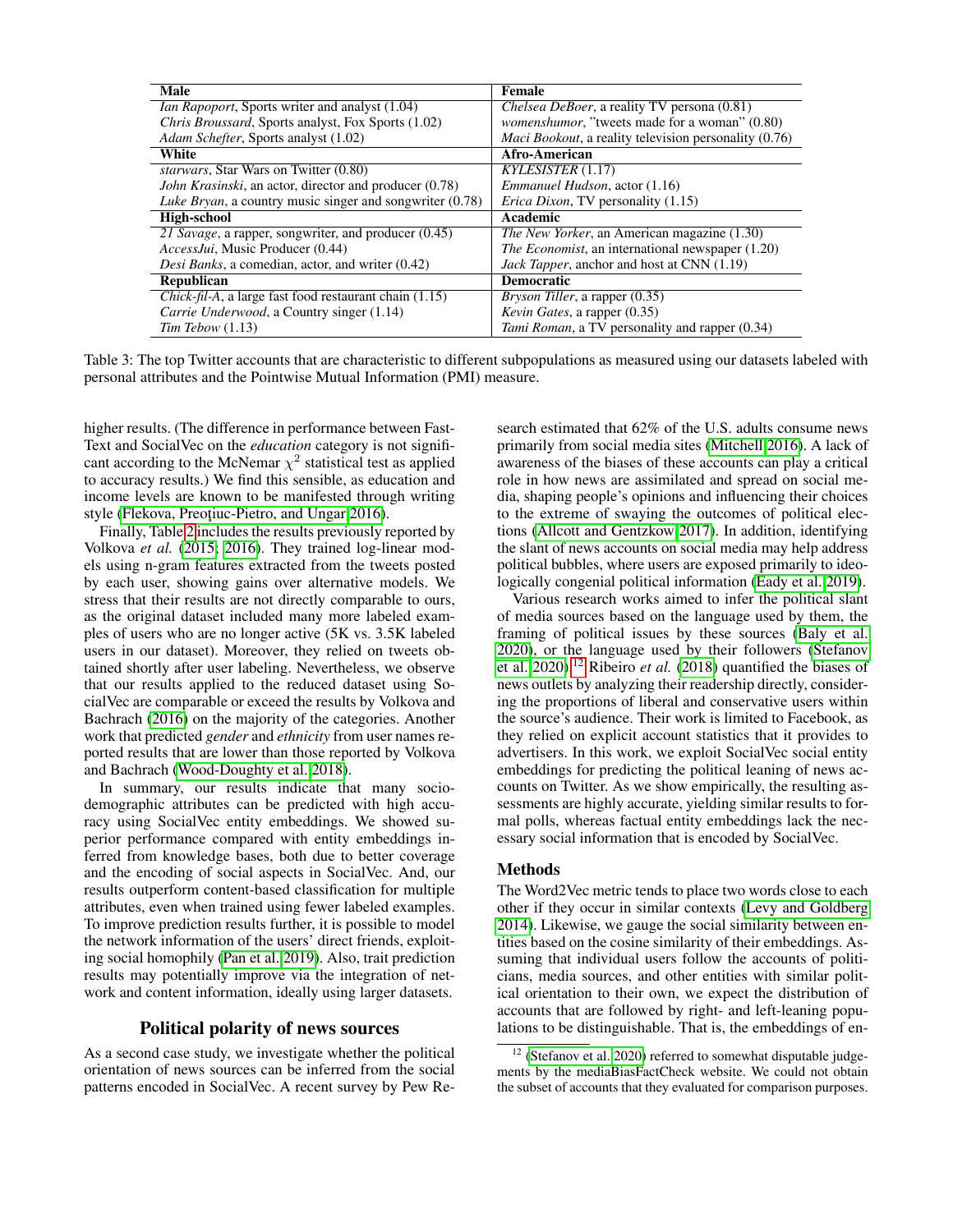tities of similar political orientation should exhibit higher similarity in the vector space, compared with the embeddings of accounts of opposite political polarity. We therefore compute the bias of news accounts on Twitter based on their similarity to popular accounts with distinct political polarity in the embedding space. Specifically, we consider the accounts of the Republican Donald Trump, the incumbent U.S. president at the time that our data was collected,<sup>[13](#page-7-0)</sup> and of Barack Obama, the former Democratic president.<sup>[14](#page-7-1)</sup> As of 2020, both accounts were among the top-followed Twitter accounts in the U.S., ranked at fourth and first positions, re-spectively, based on the number of their followers.<sup>[15](#page-7-2)</sup>

Let us denote the SocialVec embedding of a specified news account as  $e_n$ , and the embeddings of the Democratic and Republican anchor accounts, which we set to the accounts of Obama and Trump, as  $e_D$  and  $e_R$ , respectively. We measure the similarity of the news source in the embedding space with these Republican and Democratic anchors. We then assess the political orientation of the news account, considering the difference between those similarity scores. Formally, we compute the *political orientation* (PO) score of  $e_n$  as the difference between the cosine similarities:

<span id="page-7-4"></span>
$$
PO(e_n) = Sim(e_R, e_n) - Sim(e_D, e_n)
$$
 (5)

Accordingly, a positive score indicates on overall conservative (Republican) social orientation, whereas a negative score indicates on a liberal (Democratic) social bias. The greater the gap between the similarity scores, the greater is the social political polarity.

In our experiments, we rank selected news accounts according to their computed political orientation scores, and compare our results against formal polls. Again, we evaluate the embeddings of SocialVec, as well the embeddings of Wikipedia2Vec and the graph-based Wikidata embeddings, gauging the extent to which each of these methods captures the social phenomena of political leaning.

### Ground-truth datasets

We refer to the results of two formal polls conducted by Pew Research in 2014 and 2019 [\(Jurkowitz et al. 2020\)](#page-9-9), with the goal of gauging the political polarization in the American public. The participants in the polls were recruited using random sampling of residential addresses, and the data was weighted to match the U.S. adult population by gender, race, ethnicity, education and other categories. In both polls, Pew researchers classified the audience of selected popular news media outlets based on a ten question survey covering a range of issues like homosexuality, immigration, economic policy, and the role of government. The media sources were then ranked, according to those poll participants who said they got political and election news there in the week before, taking into consideration the party identification (Republican or Democrat) and ideology (conservative, moderate or liberal) of those participants.

<span id="page-7-3"></span>

| Poll | # Accounts | SocialVec | Wikipedia2Vec | Wikidata    |
|------|------------|-----------|---------------|-------------|
| 2014 | 31         | 0.82(31)  | 0.36(28)      | $-0.40(23)$ |
| 2020 | 30         | 0.85(30)  | 0.28(28)      | $-0.32(23)$ |

Table 4: Spearman's correlation results of ranking news accounts by political slant using different entity embeddings, compared with the poll-based rankings reported by Pew Research in 2014 and 2020. The number of available news account embeddings is given in parenthesis for each method.

<span id="page-7-5"></span>

| Poll | Accounts | SocialVec | Wikipedia2Vec | Wikidata |
|------|----------|-----------|---------------|----------|
| 2014 | All      | 0.94(31)  | 0.55(28)      | 0.32(23) |
|      | Common   | 0.95(22)  | 0.55(22)      | 0.27(22) |
| 2020 | All      | 0.97(30)  | 0.60(28)      | 0.27(23) |
|      | Common   | 0.95(22)  | 0.50(22)      | 0.23(22) |

Table 5: Accuracy results: predicting political slant as binary polarity, for all accounts available per method ('all'), or for the accounts represented by all methods ('common').

Overall, the polls conducted in 2014 and 2019 apply to 36 and 30 selected news media outlets, respectively. These two sets include 43 unique media outlets jointly, where there are 18 news sources that overlap between the two surveys. We manually mapped the various sources to their Twitter accounts, identifying the accounts for the majority of news sources included in the earlier poll (31 out of 36), and practically all of the news sources included in the more recent poll (30). As detailed in Table [4,](#page-7-3) all of those Twitter accounts are included in SocialVec, where most of the news sources have respective Wikipedia2Vec and Wikidata embeddings.

### Results

The Pew surveys assign numerical political polarity score to each of the news sources that do not match the range, or interpretation, of the computed cosine similarity scores. In order to assess the correlation between our entity similarity metric and the survey results, we therefore consider the relative ranking of the various news sources, ranging from conservative/Republican to liberal/Democrat.

Table [4](#page-7-3) reports the similarity of the poll-based rankings with the rankings generated using Eq. [5](#page-7-4) and the different entity embedding schemes in terms of the Spearman's ranking correlation measure [\(Hill, Reichart, and Korhonen 2015\)](#page-9-38). A perfect Spearman correlation of +1 indicates that the rankings are identical, where correlation of -1 would mean that the rankings are perfectly inverse. As shown in the table, the rankings produced using SocialVec are highly similar to the ground-truth rankings, as measured by the high correlation scores of 0.82 and 0.85 per the two polls. In contrast, the rankings produced by Wikipedia2Vec are not wellaligned with the ground-truth rankings, as indicated by the low Spearman correlation scores of 0.36 and 0.28. The rankings generated using the Wikidata graph embeddings are not meaningful altogether, yielding negative correlation scores.

Figure [3](#page-8-1) illustrates the distribution of the political orientation scores of the news sources included in the poll of 2020, as computed using SocialVec. The accounts are placed on

<span id="page-7-0"></span><sup>&</sup>lt;sup>13</sup>https://twitter.com/realDonaldTrump; suspended in Jan. 2021.

<span id="page-7-2"></span><span id="page-7-1"></span><sup>14</sup>https://twitter.com/BarackObama

<sup>15</sup>https://www.socialbakers.com/statistics/twitter/profiles/unitedstates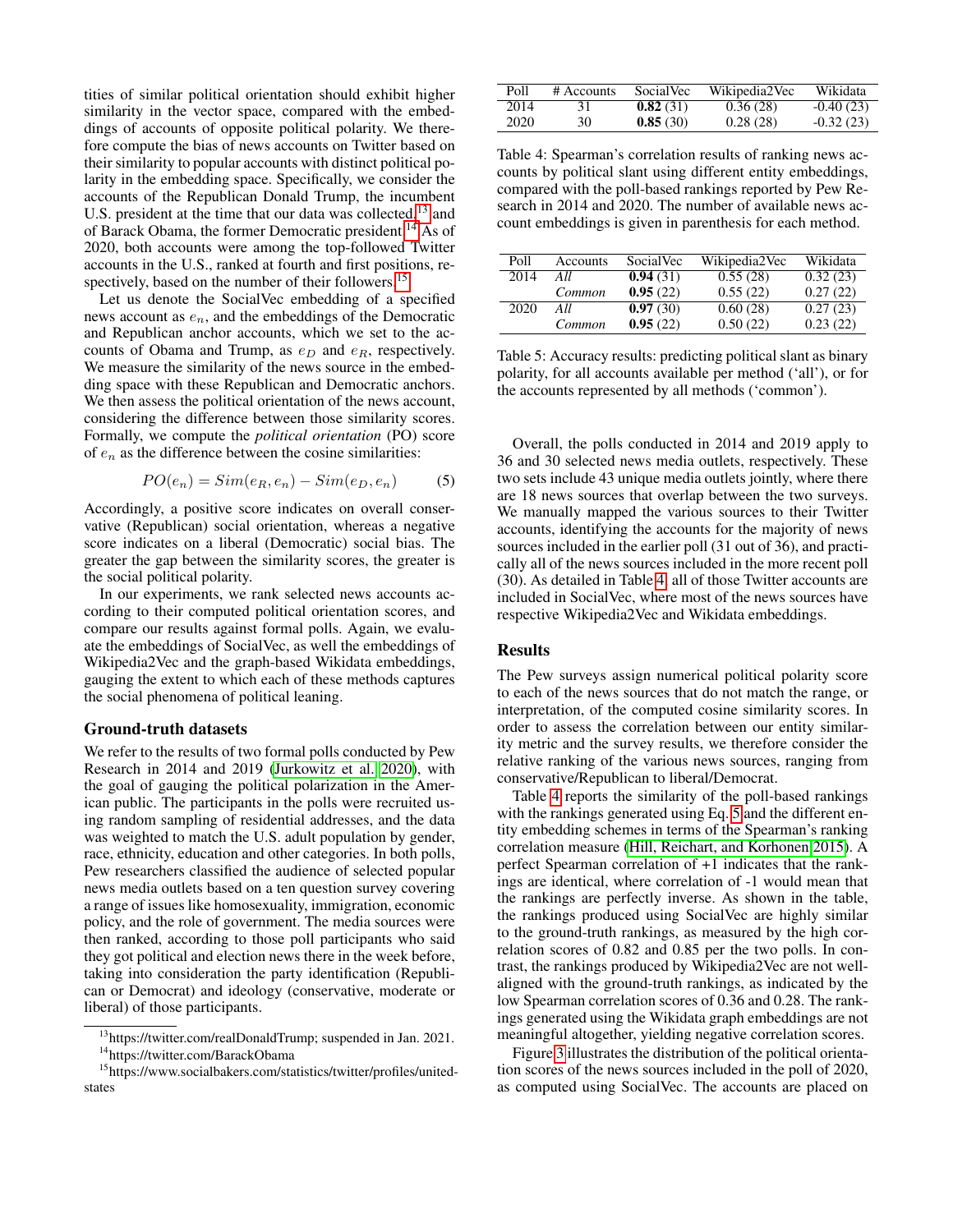<span id="page-8-1"></span>

Figure 3: Ranking of political polarity based on our embeddings

the range of Democratic (left) to Republican (right), and are spaced along this range relative to their scores. Similar to the poll results, we observe that some news sources lie close to each other on this scale of political bias. Notably, gauging ranking similarity is highly sensitive, in that any differences in the ordering of accounts with similar scores are penalized.

Table [5](#page-7-5) reports the results of a more lenient evaluation, where we consider the proportion of evaluated news accounts for which the polarity is correctly estimated. Here, we assign the computed political orientation to be conservative/Republican if the PO score is positive, and vice versa (Eq. [5\)](#page-7-4). As shown in the table, the binary political orientation predicted using SocialVec is accurate for 94% and 97% of the evaluated news accounts, where there exists a single mistake per the polls of 2014 and 2020, respectively. In contrast, Wikipedia2Vec embeddings yield low accuracy of 55% and 60% per those polls, and the Wikidata graph embeddings yield poor accuracies of 32% and 27%. To account for the differences in coverage, Table [5](#page-7-5) reports prediction accuracy also for the subset of accounts which are represented by all methods ('common'). As shown, the same trends persist. In error analysis, we found that faulty polarity predictions by SocialVec applied to news accounts for which the number of contexts (followers) in our sample of Twitter was the lowest among all the accounts included in each poll. If accounts with less than 5,000 followers in our data are removed from the evaluation, then SocialVec achieves perfect polarity classification results for all of the Twitter news accounts that are included in both of the reference polls.

Overall, our results demonstrate that the political orientation of Twitter accounts can be accurately predicted based on the social contexts embedded in SocialVec. In contrast, the Wikipedia- and Wikidata-based entity embeddings fail to relate different entities by social aspects such as political affinity. We believe that the framework presented here for predicting political bias can be employed in future research for the assessment of various social biases using SocialVec.

### Conclusion

We presented SocialVec, a framework for learning social entity embeddings from social networks, considering the

accounts that users tend to co-follow as relevant contexts. We demonstrated the applicability of SocialVec embeddings in two case studies, obtaining competitive or SOTA results using minimal or no supervision, and showing advantageous performance over entity representations derived from knowledge bases.

There are naturally some limitations to our approach. An inherent limitation is that the social network of Twitter may provide a biased reflection of the real world. It has been shown, for example, that Twitter users are younger and more Democrat than the general public.<sup>[16](#page-8-2)</sup>. In addition, while public figures like politicians and artists typically maintain popular Twitter accounts, some entity types, e.g., locations, may not be well-represented in Twitter, or invoke low interest in this platform. Furthermore, accounts may be banned from social networks like Twitter. Yet, we believe that SocialVec encapsulate valuable, wide and truthful social knowledge. Another inherent limitation of SocialVec, as any other embedding method, is that the quality of particular entity embeddings depends on sufficient context statistics for those entities. In the future, we plan to extend the scope of data that is modeled in SocialVec, where this would enable the learning of high-quality representations for entities that are popular locally, or within particular sub-communities.

This may be the first work to present social entity embeddings. We believe that the implications of this work go far and beyond the particular case studies presented in this work. We will make SocialVec embeddings publicly available, hoping to promote social knowledge modeling and exploration. As future research directions, we are interested to enhance the social knowledge encoded by SocialVec with account semantic types. We also wish to explore the integration of social context in content analysis, for example, for identifying entity mentions in tweets, and for the modeling of social context in applications of opinion mining.

### References

<span id="page-8-0"></span>Adi, Y.; Kermany, E.; Belinkov, Y.; Lavi, O.; and Goldberg, Y. 2017. Fine-grained Analysis of Sentence Embeddings Using Aux-

<span id="page-8-2"></span><sup>16</sup>https://www.pewresearch.org/internet/2019/04/24/sizing-uptwitter-users